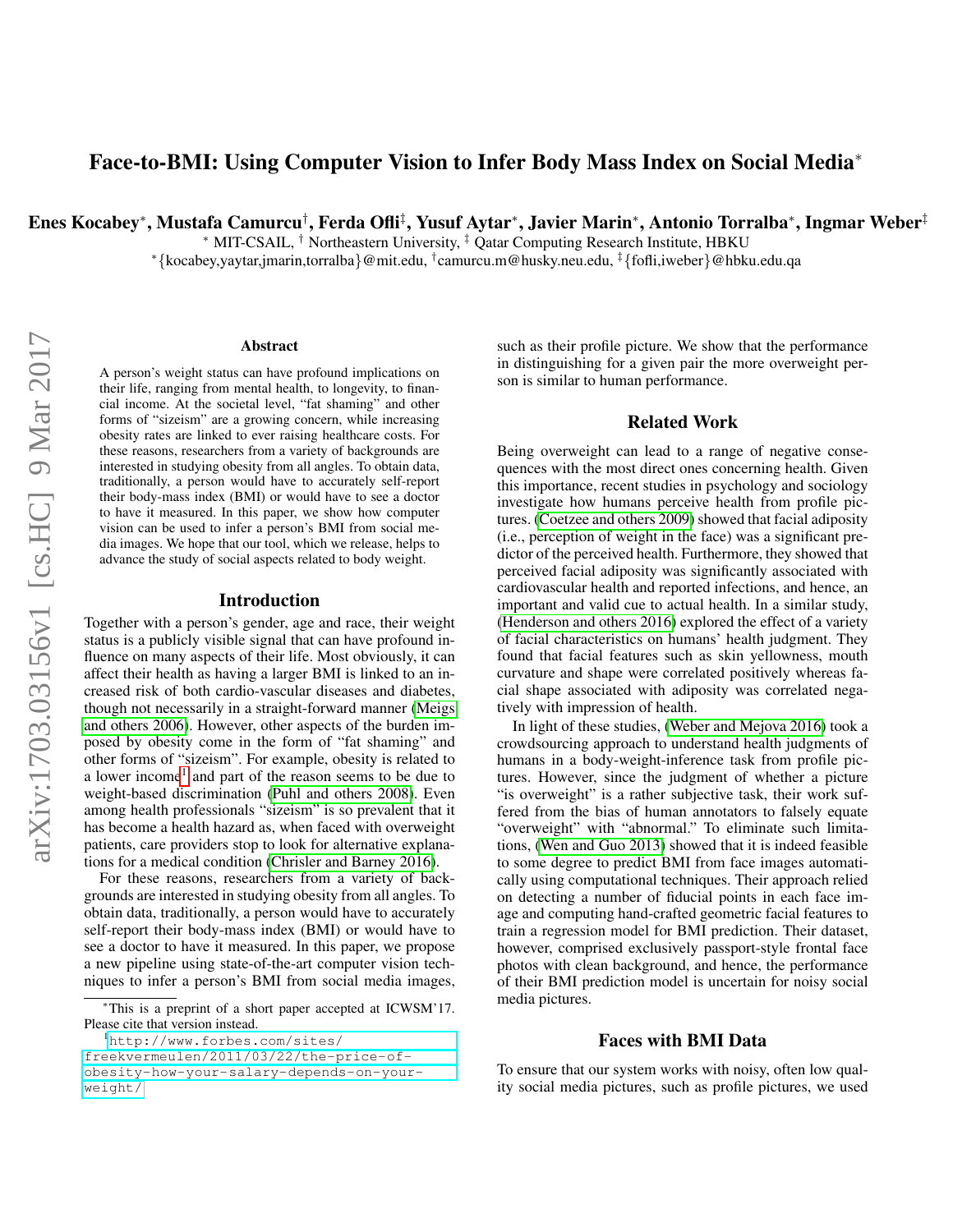the set of annotated images from the VisualBMI project<sup>[2](#page-1-0)</sup>. These images are, in turn, collected from Reddit posts that link to the imgur.com service. Examples of the underlying Reddit posts can be found in the "progresspics" sub-Reddit<sup>[3](#page-1-1)</sup>. The VisualBMI dataset comprises a total of 16,483 images containing a pair of "before" and "after" images, annotated with gender, height and previous and current body weights. We manually went through all of the image URLs, and cropped the faces. We ignored all the images except the ones with two faces, since we only had previous and current body weights. After the manual cleaning process, we were left with 2103 pairs of faces, with corresponding gender, height and previous and current body weights. Then for each pair, we computed the previous BMI and current BMI. The BMI is defined as (body mass in kg) / (body height in  $\mathrm{m})^2$ .

This led to a total of 4206 faces with corresponding gender and BMI information. Of these, seven were in the underweight range (16  $<$  BMI  $\leq$  18.5), 680 were normal (18.5  $<$ BMI < 25), 1151 were overweight ( $25 <$  BMI < 30), 941 were moderately obese ( $30 < BMI \leq 35$ ), 681 were severely obese (35  $<$  BMI  $\leq$  40) and 746 were very severely obese  $(40 <$  BMI). The dataset contained 2438 males and 1768 females. Figure [1](#page-1-2) shows a selection of the faces that were used for training and evaluating our system.



<span id="page-1-2"></span>Figure 1: Examples of the cleaned images used for model training. The black bars have been added to respect user privacy, but the model is learned on the original, public images.

# Face-to-BMI System

In this section, we describe our Face-to-BMI system starting with (i) the computer vision architecture used for building the prediction model, and then (ii) the details of the evaluation and comparison with human performance. Our pre-trained models and scripts for using them can be downloaded for academic research purposes at [http://](http://face2bmi.csail.mit.edu) [face2bmi.csail.mit.edu](http://face2bmi.csail.mit.edu).

# Computer Vision Architecture

Many computer vision tasks have greatly benefited from the recent advances in deep learning [\(Parkhi and others](#page-3-7) [2015;](#page-3-7) [Krizhevsky and others 2012;](#page-3-8) [Simonyan and Zisser](#page-3-9)[man 2014\)](#page-3-9) and here we also utilize such models for the Faceto-BMI problem. The features learned in deep convolutional networks are proven to be transferable and quite effective when used in other visual recognition tasks [\(Yosinski and](#page-3-10) [others 2014;](#page-3-10) [Girshick and others 2014\)](#page-3-11), particularly when training samples are limited and learning a successful deep model is not feasible due to overfitting. For instance, [\(Ozbu](#page-3-12)[lak and others 2016\)](#page-3-12) shows the success of this transfer for age and gender recognition tasks performed on face images. Considering that we also have limited training examples, we adopted a transfer learning approach.

Our BMI prediction system is composed of two stages: (i) deep feature extraction, and (ii) training a regression model. For feature extraction we use two well-known deep models, one trained on general object classification (i.e., VGG-Net [\(Simonyan and Zisserman 2014\)](#page-3-9)) and the other trained on a face recognition task (i.e., VGG-Face [\(Parkhi and others](#page-3-7) [2015\)](#page-3-7)). Both of these models are deep convolutional models with millions of parameters, and trained on millions of images. The features from the *fc6* layer are extracted for each face image in our training set. For the BMI regression, we use epsilon support vector regression models [\(Smola and](#page-3-13) [Vapnik 1997\)](#page-3-13) due to its robust generalization behavior. The models are trained on the 3368 training images and tested on 838 test images from the VisualBMI dataset. We make sure that the same individual does not exist in both training and test sets (e.g., before and after images). The performance of both of our models are shown in Table [1.](#page-2-0) As also pointed out by [\(Ozbulak and others 2016\)](#page-3-12), the features extracted from a more relevant model, i.e., VGG-Face, perform better compared to the VGG-Net features. Due to its superiority we use VGG-Face features in our Face-to-BMI system.

To see if our system could also be used for tracking weight changes for a single person, rather than comparing across people, we also defined a different train-test split. We first randomly selected 838 unique individuals from our dataset. For each of these individuals, we randomly selected one of the two corresponding before-after face photos and added them to a new test set. All the remaining pictures were added to the new training set. In this way, every person that has a face image in test set also had a face image in the training set. We kept the training and test sizes the same to ensure a fair comparison. Our model achieved 0.68 correlation, compared to 0.65 in the across-people setup, suggesting that our system benefits from having a history of images to train on for the individual it is making a prediction for.

#### Human Evaluation

We conduct a simple experiment to compare our Face-to-BMI system's performance to that of humans. Given face images for two individuals, each "contestant," i.e., machine and human, is required to tell which one is more overweight. Note that our system was not trained for this specific binary classification task though and a dedicated system might perform better.

<span id="page-1-0"></span><sup>2</sup><http://www.visualbmi.com/>

<span id="page-1-1"></span><sup>3</sup><https://www.reddit.com/r/progresspics/>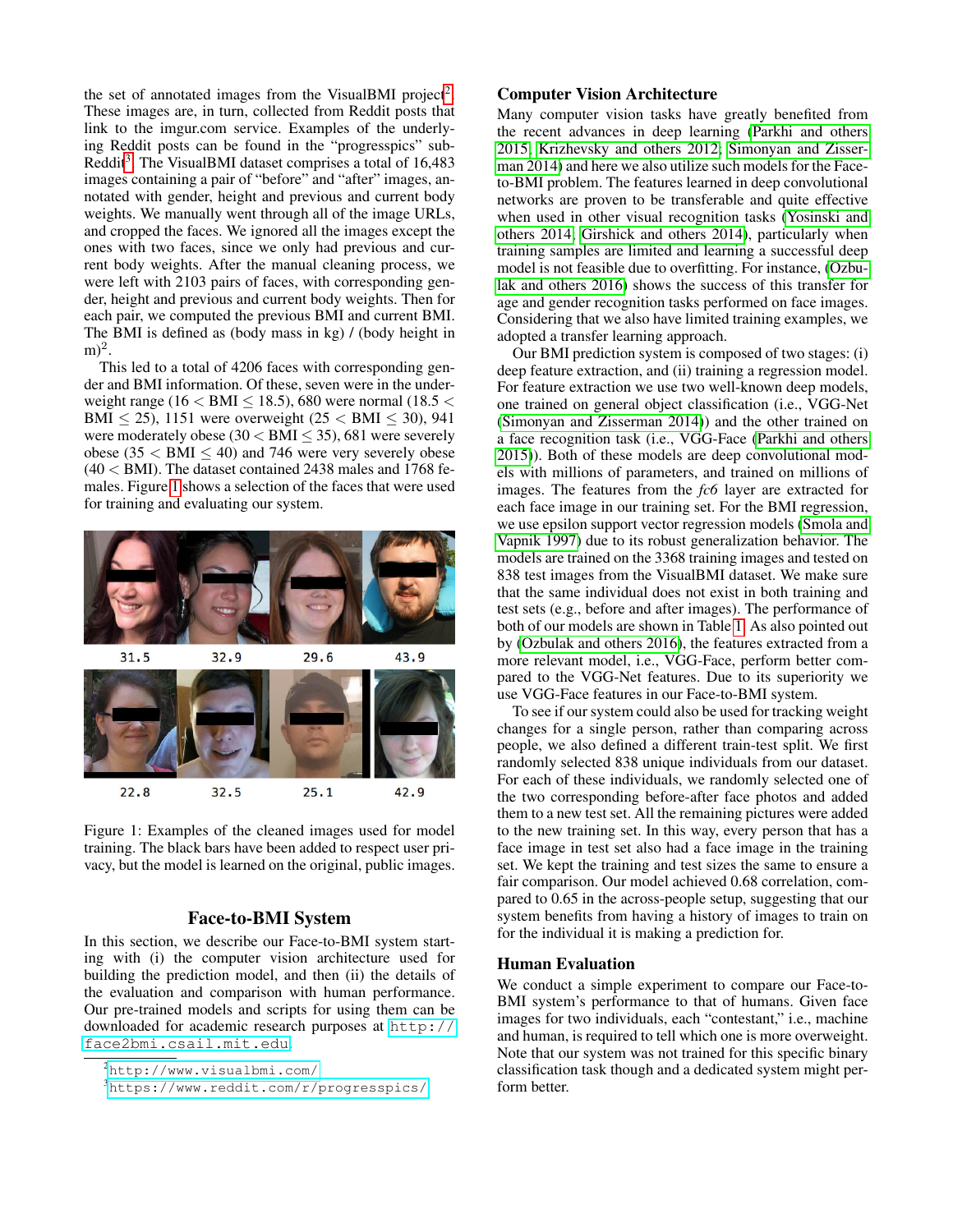| Model                  | Male  | <b>Female Overall</b> |      |
|------------------------|-------|-----------------------|------|
| Face-to-BMI – VGG-Net  | 0.58  | 0.36                  | 0.47 |
| Face-to-BMI – VGG-Face | (171) | 0.57                  | 0.65 |

<span id="page-2-0"></span>Table 1: The Pearson  $r$  correlations on the test set for the BMI prediction task, broken down by gender. Note that VGG-Face features yield a much better performance.

For evaluation, we collect a total number of 900 pairs. This is obtained by using only samples coming from the test set, chosen such that pairs are equally distributed in gender subcategories ('male vs. male', 'female vs. female' and 'female vs. male') and BMI difference between individuals within a pair. Concretely, we randomly collect 300 'male vs. male' pairs consisting in 15 subsets of 20-pairs each, such that, for each subset  $S_i$ , with  $i \in \{0, \ldots, 14\}$ , all pairs  $(a, b) \in S_i$  satisfy:

$$
(0.5 + i) < |\text{BMI}_a - \text{BMI}_b| \le (1.5 + i)
$$

We also collect 300 'female vs. female' and 'female vs. male' pairs following the same strategy. In the latter case, we also assure that half of the pairs correspond to males being more overweight and vice-versa. Furthermore, we try to balance the overall BMI distribution across the whole spectrum, from thin to obese.

On the human side, we perform the aforementioned ques-tionnaire through Amazon Mechanical Turk<sup>[4](#page-2-1)</sup>. Each question is shown to three unique users gathering a total of 2700 answers. The human performance is then obtained using all the answers together and represented as the accuracy. We did not apply a majority voting approach as we wanted to evaluate the performance of an*individual* human. On the machine side, for each question we compare the system output of each individual included in the pair to obtain an answer.

Figure [2](#page-2-2) depicts the results of comparison broken down by the pair's gender type and the absolute BMI difference between individuals of each pair. The overall performance difference between human and machine is less than 2%, but when looking at different gender subcategories, there is a bigger gap the 'male vs. male' comparisons, ∼ 5%. Humans slightly outperform the machine for small BMI differences, and there is almost no performance difference for larger BMI differences.

## **Discussion**

## Algorithmic Bias

As demographic groups differ in their BMI distribution, it is likely that, e.g., the race and the BMI are not independent attributes in the visualBMI data. This could then mean that our system perpetuates existing stereotypes. For example, as African Americans have higher obesity rates in the US population, an automated system might learn a prior probability that increases the likelihood of a person to be labeled as obese simply based on their race.



<span id="page-2-2"></span>Figure 2: Human vs. Face-to-BMI comparison broken down by gender and absolute BMI difference between individuals of each pair.

To test if our system is biased in outputting a higher BMI for a picture solely due to the person's gender or race, we paired users with a similar BMI, i.e., difference  $< 1.0$ , but a different gender or race. Furthermore, these pairs were constructed such that, in aggregate, each demographic group had the same number of (slightly) higher BMIs. For pairs with such close BMIs, an unbiased tool should pick members of either group 50% of the time. Hence we check if our tool creates a distribution in the output that differs statistically significantly from 50-50.

For 2000 male-female pairs from the test set the tool predicted a higher BMI for females in 1037 cases,  $p = .05$ . Though the evidence is inconclusive, it is possible that our system is slightly biased against females. To test for racial bias we did not have a sufficient number of pairs in the test set and hence had to include examples from the training set. For 2000 White-African American pairs, our tool predicted a higher BMI for Whites in 1085 cases,  $p < .05$ , hinting at a small bias against Whites.

#### Ethical Considerations

Historically, 19th century phrenology<sup>[5](#page-2-3)</sup> studied the potential link between the shape of skull and moral attributes, applying a pseudo-scientific methodology to justify racism. Recently, researchers in China have started to predict if a face belongs to a criminal which, they claim, they can detect with better-than-random accuracy. However, their work is largely being viewed both as unethical and as scientifically flawed [\(Biddle 2016\)](#page-3-14).

Going beyond moral attributes and the shape of the skull, psychologists have indeed shown that using only facial information it is possible for a person to perform better than random chance at guessing another's personality [\(Little and](#page-3-15) [Perrett 2007\)](#page-3-15), an observation at the heart of physiognomy<sup>[6](#page-2-4)</sup>. Over the last couple of years, there has been a growing body

<span id="page-2-1"></span><sup>4</sup><http://mturk.com>

<span id="page-2-3"></span><sup>5</sup><https://en.wikipedia.org/wiki/Phrenology>

<span id="page-2-4"></span><sup>6</sup><https://en.wikipedia.org/wiki/Physiognomy>